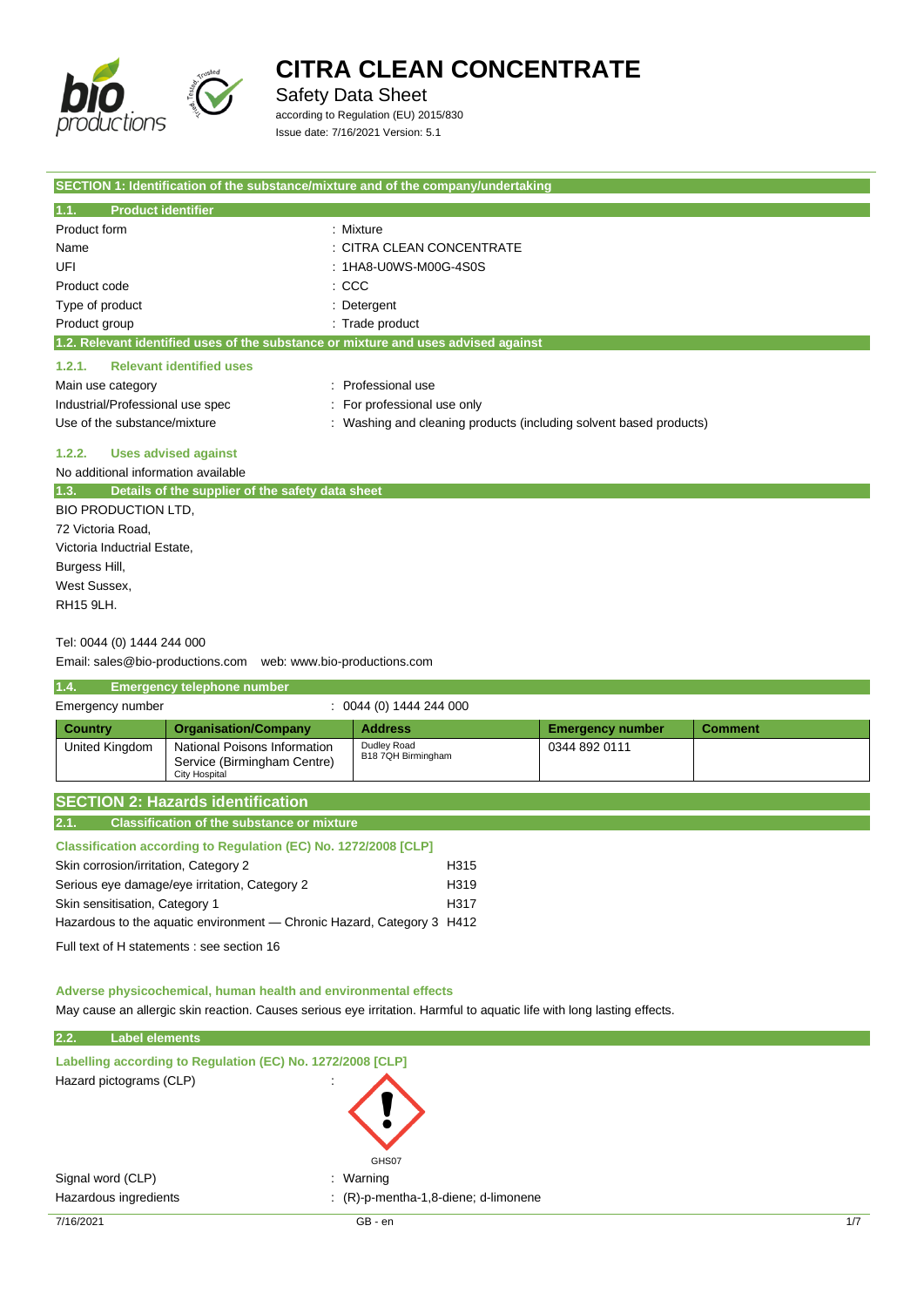## Safety Data Sheet

according to Regulation (EU) 2015/830

| Hazard statements (CLP)        | : H315 - Causes skin irritation.<br>H317 - May cause an allergic skin reaction.<br>H319 - Causes serious eye irritation.<br>H412 - Harmful to aquatic life with long lasting effects.                                                                                                                                                                                                                                                                                                                                                                                                                                                                                                                                                                       |
|--------------------------------|-------------------------------------------------------------------------------------------------------------------------------------------------------------------------------------------------------------------------------------------------------------------------------------------------------------------------------------------------------------------------------------------------------------------------------------------------------------------------------------------------------------------------------------------------------------------------------------------------------------------------------------------------------------------------------------------------------------------------------------------------------------|
| Precautionary statements (CLP) | : P261 - Avoid breathing fume, mist, vapours.<br>P264 - Wash hands, forearms and face thoroughly after handling.<br>P273 - Avoid release to the environment.<br>P280 - Wear protective clothing, protective gloves, eye protection.<br>P302+P352 - IF ON SKIN: Wash with plenty of water.<br>P305+P351+P338 - IF IN EYES: Rinse cautiously with water for several minutes. Remove<br>contact lenses, if present and easy to do. Continue rinsing.<br>P332+P313 - If skin irritation occurs: Get medical advice/attention.<br>P337+P313 - If eye irritation persists: Get medical advice/attention.<br>P362+P364 - Take off contaminated clothing and wash it before reuse.<br>P501 - Dispose of contents and container to an approved waste disposal plant. |

#### **2.3. Other hazards**

No additional information available

|  | <b>SECTION 3: Composition/information on ingredients</b> |  |
|--|----------------------------------------------------------|--|
|--|----------------------------------------------------------|--|

## **3.1. Substances**

### Not applicable

r

**3.2. Mixtures**

| <b>Name</b>                                                                                    | <b>Product identifier</b>                                                | $\frac{0}{2}$ | <b>Classification according to</b><br><b>Regulation (EC) No.</b><br>1272/2008 [CLP]                                 |
|------------------------------------------------------------------------------------------------|--------------------------------------------------------------------------|---------------|---------------------------------------------------------------------------------------------------------------------|
| (2-methoxymethylethoxy)propanol [DPGME]<br>substance with a Community workplace exposure limit | (CAS-No.) 34590-94-8<br>(EC-No.) 252-104-2                               | $3 - 5$       | Not classified                                                                                                      |
| (R)-p-mentha-1,8-diene; d-limonene                                                             | (CAS-No.) 5989-27-5<br>(EC-No.) 227-813-5<br>(EC Index-No.) 601-029-00-7 | $1 - 3$       | Flam. Lig. 3, H226<br>Skin Irrit. 2. H315<br>Skin Sens. 1, H317<br>Aquatic Acute 1, H400<br>Aquatic Chronic 1, H410 |
| METHOXYMETHYLBUTANOL                                                                           | (CAS-No.) 56539-66-3<br>(EC-No.) 260-252-4                               | $1 - 3$       | Eye Irrit. 2, H319                                                                                                  |
| Benzenesulfonic Acid, 4-C10-13-SEC-ALKYL DERIVS.,<br>COMPDS. WITH TRIETHANOLAMINE              | (EC-No.) 939-464-2                                                       | $0.1 - 3$     | Skin Irrit. 2, H315<br>Eye Dam. 1, H318<br>Aquatic Chronic 3, H412                                                  |

| <b>Name</b>                                                                       | <b>Product identifier</b> | <b>Specific concentration limits</b>                                  |
|-----------------------------------------------------------------------------------|---------------------------|-----------------------------------------------------------------------|
| Benzenesulfonic Acid, 4-C10-13-SEC-ALKYL DERIVS.,<br>COMPDS. WITH TRIETHANOLAMINE | (EC-No.) 939-464-2        | ( 1 ≤C < 60) Skin Irrit. 2, H315<br>(60 ≤C < 100) Skin Corr. 1C, H314 |

Full text of H-statements: see section 16

| <b>SECTION 4: First aid measures</b>                                |                                                                                                                                                                                                                |
|---------------------------------------------------------------------|----------------------------------------------------------------------------------------------------------------------------------------------------------------------------------------------------------------|
| <b>Description of first aid measures</b><br>4.1.                    |                                                                                                                                                                                                                |
| First-aid measures after inhalation                                 | : Remove person to fresh air and keep comfortable for breathing.                                                                                                                                               |
| First-aid measures after skin contact                               | Wash skin with plenty of water. Take off contaminated clothing. If skin irritation or rash occurs:<br>Get medical advice/attention.                                                                            |
| First-aid measures after eye contact                                | Rinse cautiously with water for several minutes. Remove contact lenses, if present and easy to<br>do. Continue rinsing. If eye irritation persists: Get medical advice/attention.                              |
| First-aid measures after ingestion                                  | Call a poison center or a doctor if you feel unwell. Rinse mouth out with water. Do NOT induce<br>vomiting. Never give anything by mouth to an unconscious person. Immediately call a POISON<br>CENTER/doctor. |
| 4.2.<br>Most important symptoms and effects, both acute and delayed |                                                                                                                                                                                                                |
| Symptoms/effects after skin contact                                 | : May cause an allergic skin reaction.                                                                                                                                                                         |
| Symptoms/effects after eye contact                                  | $: Eye$ irritation.                                                                                                                                                                                            |
| 4.3.                                                                | Indication of any immediate medical attention and special treatment needed                                                                                                                                     |
| Treat symptomatically.                                              |                                                                                                                                                                                                                |
| <b>SECTION 5: Firefighting measures</b>                             |                                                                                                                                                                                                                |
| 5.1.<br><b>Extinguishing media</b>                                  |                                                                                                                                                                                                                |
| Suitable extinguishing media                                        | The product is not flammable. Water spray. Use extinguishing agent suitable for surrounding<br>fire. Dry powder. Foam. Carbon dioxide.                                                                         |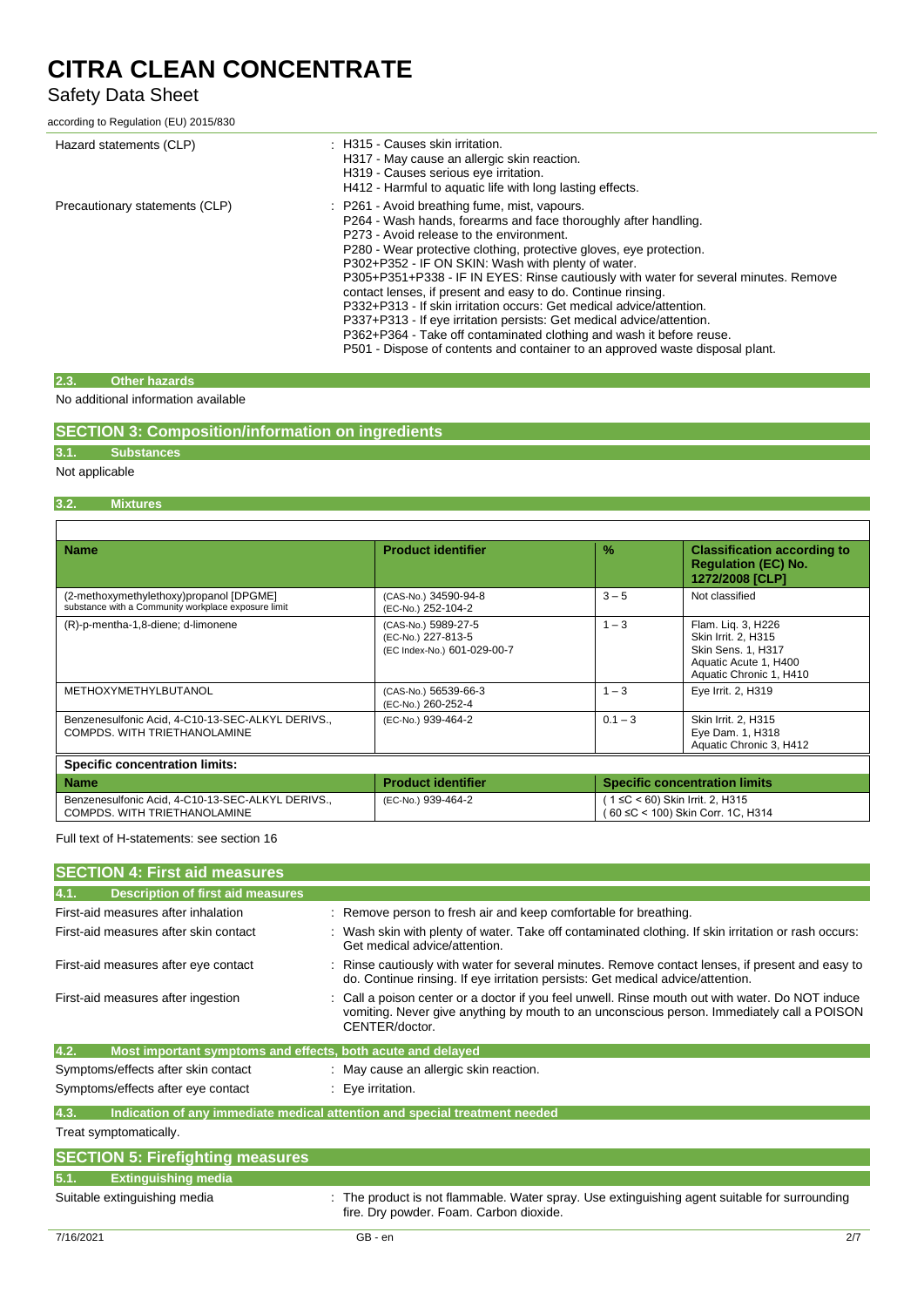Safety Data Sheet

according to Regulation (EU) 2015/830

| 5.2.<br>Special hazards arising from the substance or mixture                                                                   |                                                                       |                                                                                                                                                                                                                         |                                                                                              |
|---------------------------------------------------------------------------------------------------------------------------------|-----------------------------------------------------------------------|-------------------------------------------------------------------------------------------------------------------------------------------------------------------------------------------------------------------------|----------------------------------------------------------------------------------------------|
| Hazardous decomposition products in case of<br>fire                                                                             |                                                                       | : Toxic fumes may be released.                                                                                                                                                                                          |                                                                                              |
| 5.3.<br><b>Advice for firefighters</b>                                                                                          |                                                                       |                                                                                                                                                                                                                         |                                                                                              |
| Protection during firefighting                                                                                                  |                                                                       | : Do not attempt to take action without suitable protective equipment. Self-contained breathing<br>apparatus. Complete protective clothing.                                                                             |                                                                                              |
| <b>SECTION 6: Accidental release measures</b>                                                                                   |                                                                       |                                                                                                                                                                                                                         |                                                                                              |
| 6.1.                                                                                                                            |                                                                       | Personal precautions, protective equipment and emergency procedures                                                                                                                                                     |                                                                                              |
| 6.1.1.<br>For non-emergency personnel                                                                                           |                                                                       |                                                                                                                                                                                                                         |                                                                                              |
| Emergency procedures                                                                                                            |                                                                       | : Ventilate spillage area. Avoid contact with skin and eyes. Avoid breathing<br>dust/fume/gas/mist/vapours/spray.                                                                                                       |                                                                                              |
| 6.1.2.<br>For emergency responders                                                                                              |                                                                       |                                                                                                                                                                                                                         |                                                                                              |
| Protective equipment                                                                                                            |                                                                       | refer to section 8: "Exposure controls/personal protection".                                                                                                                                                            | Do not attempt to take action without suitable protective equipment. For further information |
| 6.2.<br><b>Environmental precautions</b>                                                                                        |                                                                       |                                                                                                                                                                                                                         |                                                                                              |
| Avoid release to the environment.                                                                                               |                                                                       |                                                                                                                                                                                                                         |                                                                                              |
| 6.3.<br>Methods and material for containment and cleaning up                                                                    |                                                                       |                                                                                                                                                                                                                         |                                                                                              |
| Methods for cleaning up                                                                                                         |                                                                       | : Take up liquid spill into absorbent material.                                                                                                                                                                         |                                                                                              |
| Other information                                                                                                               | Dispose of materials or solid residues at an authorized site.         |                                                                                                                                                                                                                         |                                                                                              |
| 6.4.<br><b>Reference to other sections</b>                                                                                      |                                                                       |                                                                                                                                                                                                                         |                                                                                              |
| For further information refer to section 13.                                                                                    |                                                                       |                                                                                                                                                                                                                         |                                                                                              |
| <b>SECTION 7: Handling and storage</b>                                                                                          |                                                                       |                                                                                                                                                                                                                         |                                                                                              |
| <b>Precautions for safe handling</b><br>7.1.                                                                                    |                                                                       |                                                                                                                                                                                                                         |                                                                                              |
| Precautions for safe handling<br>Ensure good ventilation of the work station. Avoid contact with skin and eyes. Avoid breathing |                                                                       |                                                                                                                                                                                                                         |                                                                                              |
|                                                                                                                                 | dust/fume/gas/mist/vapours/spray. Wear personal protective equipment. |                                                                                                                                                                                                                         |                                                                                              |
| Hygiene measures                                                                                                                |                                                                       | Contaminated work clothing should not be allowed out of the workplace. Wash contaminated<br>clothing before reuse. Do not eat, drink or smoke when using this product. Always wash hands<br>after handling the product. |                                                                                              |
| Conditions for safe storage, including any incompatibilities<br>7.2.                                                            |                                                                       |                                                                                                                                                                                                                         |                                                                                              |
| Storage conditions                                                                                                              | : Store in a well-ventilated place. Keep cool.                        |                                                                                                                                                                                                                         |                                                                                              |
| 7.3.<br>Specific end use(s)                                                                                                     |                                                                       |                                                                                                                                                                                                                         |                                                                                              |
| No additional information available                                                                                             |                                                                       |                                                                                                                                                                                                                         |                                                                                              |
| <b>SECTION 8: Exposure controls/personal protection</b>                                                                         |                                                                       |                                                                                                                                                                                                                         |                                                                                              |
| 8.1.<br><b>Control parameters</b>                                                                                               |                                                                       |                                                                                                                                                                                                                         |                                                                                              |
| (2-methoxymethylethoxy)propanol [DPGME] (34590-94-8)                                                                            |                                                                       |                                                                                                                                                                                                                         |                                                                                              |
| EU                                                                                                                              | Local name                                                            |                                                                                                                                                                                                                         | (2-Methoxymethylethoxy)-propanol                                                             |
| EU                                                                                                                              | IOELV TWA (mg/m <sup>3</sup> )                                        |                                                                                                                                                                                                                         | 308 mg/m $3$                                                                                 |
| EU                                                                                                                              | IOELV TWA (ppm)                                                       |                                                                                                                                                                                                                         | 50 ppm                                                                                       |
| EU                                                                                                                              | Notes                                                                 |                                                                                                                                                                                                                         | Skin                                                                                         |
| United Kingdom                                                                                                                  | Local name                                                            |                                                                                                                                                                                                                         | (2-methoxymethylethoxy) propanol                                                             |
| United Kingdom                                                                                                                  | WEL TWA (mg/m <sup>3</sup> )                                          |                                                                                                                                                                                                                         | 308 mg/m <sup>3</sup>                                                                        |
| United Kingdom                                                                                                                  | WEL TWA (ppm)                                                         |                                                                                                                                                                                                                         | 50 ppm                                                                                       |

United Kingdom Remark (WEL) Remark (WEL) Sk (Can be absorbed through the skin. The assigned

#### **8.2. Exposure controls**

**Appropriate engineering controls:**

Ensure good ventilation of the work station.

**Hand protection:**

Protective gloves

**Eye protection:**

Safety glasses

substances are those for which there are concerns that dermal absorption will lead to systemic toxicity)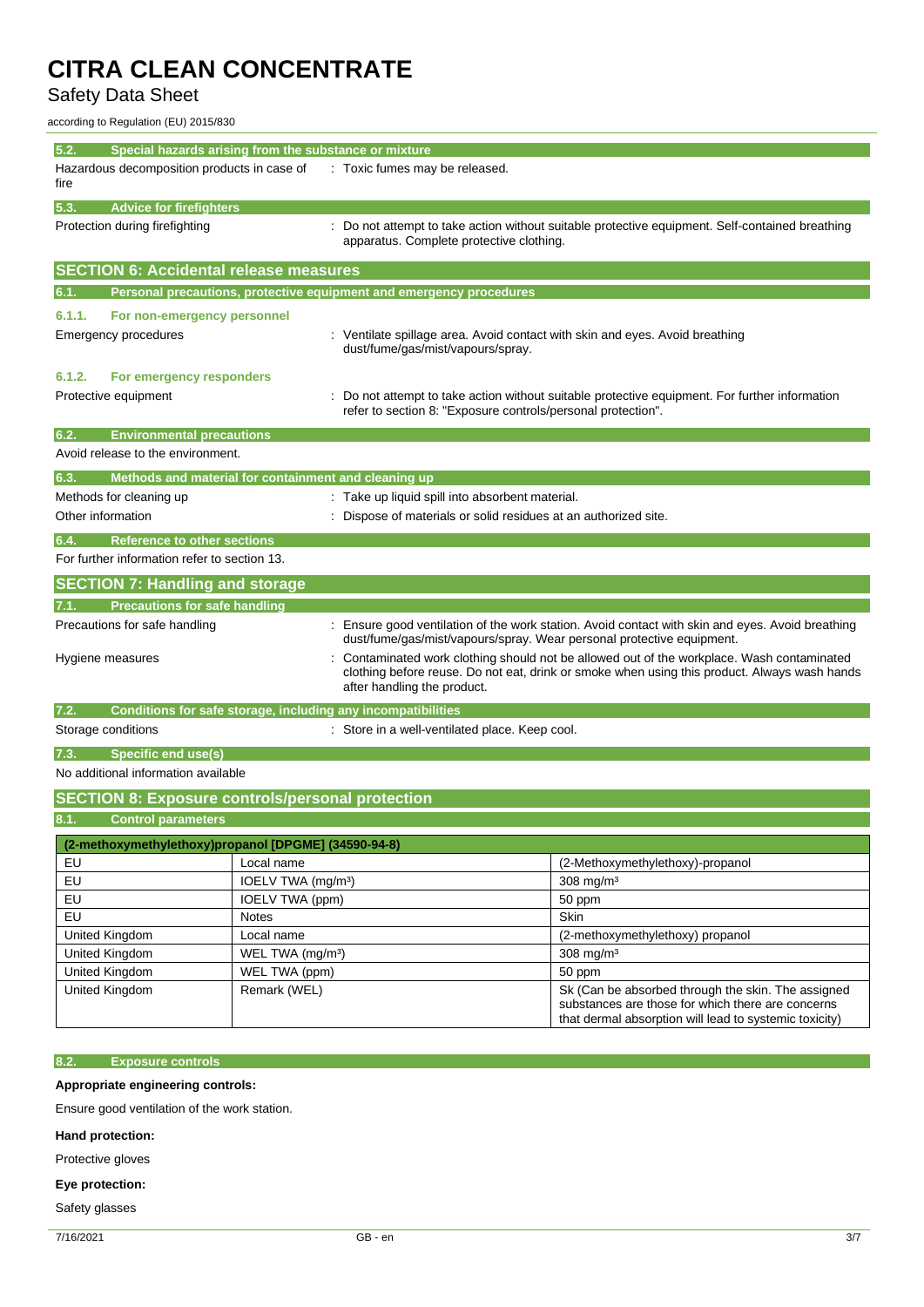## Safety Data Sheet

according to Regulation (EU) 2015/830

#### **Skin and body protection:**

Wear suitable protective clothing

#### **Respiratory protection:**

In case of insufficient ventilation, wear suitable respiratory equipment



#### **Environmental exposure controls:**

Avoid release to the environment.

| <b>SECTION 9: Physical and chemical properties</b>            |                                  |  |
|---------------------------------------------------------------|----------------------------------|--|
| 9.1.<br>Information on basic physical and chemical properties |                                  |  |
| Physical state                                                | : Liquid                         |  |
| Colour                                                        | dark orange.                     |  |
| Odour                                                         | : Fruity.                        |  |
| Odour threshold                                               | No data available                |  |
| pН                                                            | $: 8 - 9$                        |  |
| Relative evaporation rate (butylacetate=1)                    | : No data available              |  |
| Melting point                                                 | $: < 0$ °C Not applicable        |  |
| Freezing point                                                | : < 0                            |  |
| Boiling point                                                 | : $>100 °C$                      |  |
| Flash point                                                   | : $> 55 °C$                      |  |
| Auto-ignition temperature                                     | : No data available              |  |
| Decomposition temperature                                     | No data available                |  |
| Flammability (solid, gas)                                     | Not applicable                   |  |
| Vapour pressure                                               | No data available                |  |
| Relative vapour density at 20 °C                              | No data available                |  |
| Relative density                                              | No data available                |  |
| Density                                                       | $\approx 1.005$                  |  |
| Solubility                                                    | Soluble in water.                |  |
| Partition coefficient n-octanol/water (Log Pow)               | No data available                |  |
| Viscosity, kinematic                                          | No data available                |  |
| Viscosity, dynamic                                            | No data available                |  |
| <b>Explosive properties</b>                                   | Product is not explosive.        |  |
| Oxidising properties                                          | Oxidising solids Not applicable. |  |
| Explosive limits                                              | No data available                |  |
| 9.2.<br><b>Other information</b>                              |                                  |  |

No additional information available

### **SECTION 10: Stability and reactivity**

**10.1. Reactivity**

The product is non-reactive under normal conditions of use, storage and transport.

#### **10.2. Chemical stability**

Stable under normal conditions.

**10.3. Possibility of hazardous reactions**

No dangerous reactions known under normal conditions of use.

#### **10.4. Conditions to avoid**

None under recommended storage and handling conditions (see section 7).

#### **10.5. Incompatible materials**

#### No additional information available

**10.6. Hazardous decomposition products**

Under normal conditions of storage and use, hazardous decomposition products should not be produced.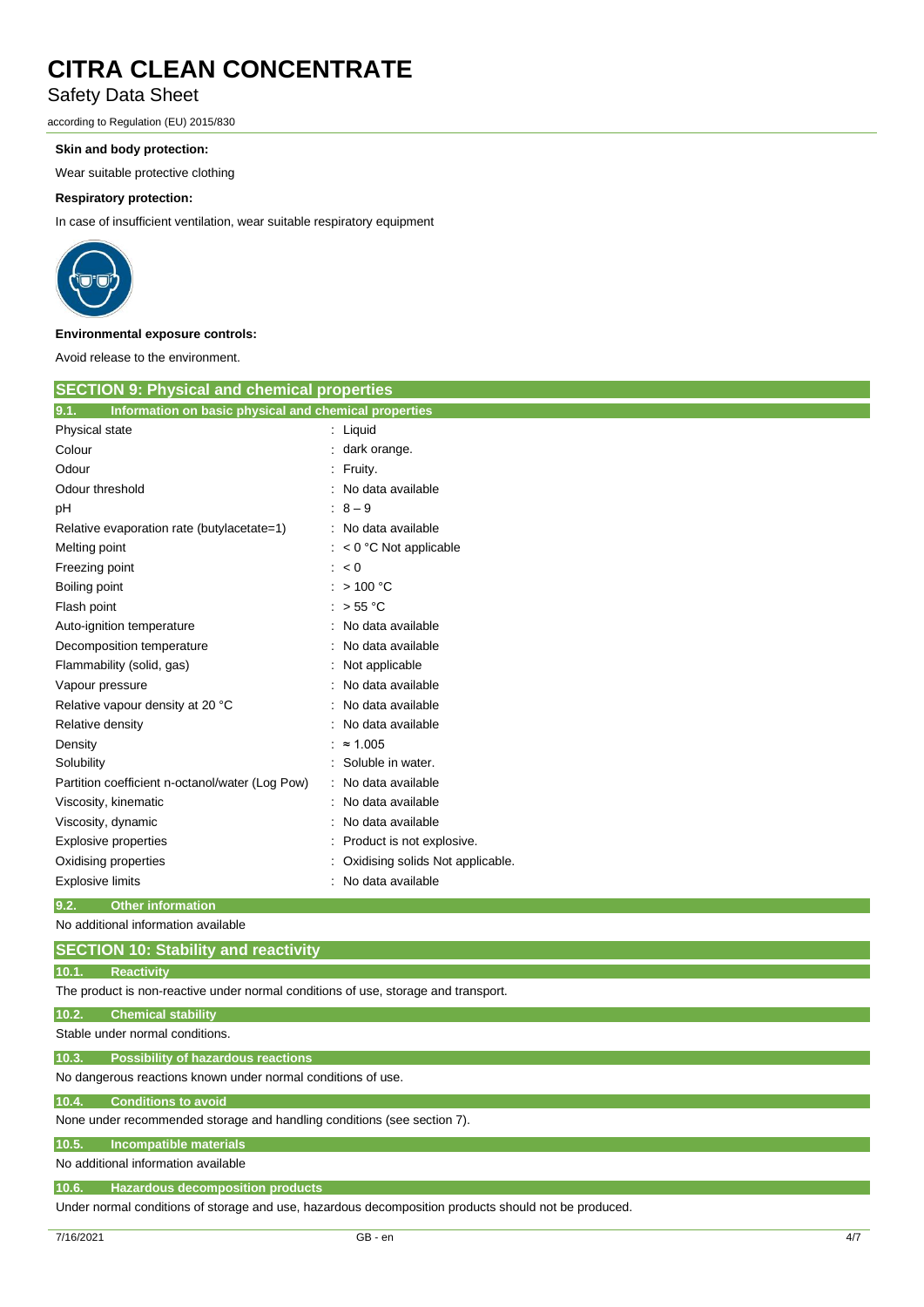Safety Data Sheet

according to Regulation (EU) 2015/830

| <b>SECTION 11: Toxicological information</b><br>Information on toxicological effects<br>11.1. |                                        |  |  |  |
|-----------------------------------------------------------------------------------------------|----------------------------------------|--|--|--|
|                                                                                               |                                        |  |  |  |
| Skin corrosion/irritation                                                                     | : Causes skin irritation.              |  |  |  |
|                                                                                               | $pH: 8 - 9$                            |  |  |  |
| Serious eye damage/irritation                                                                 | : Causes serious eye irritation.       |  |  |  |
|                                                                                               | $pH: 8 - 9$                            |  |  |  |
| Respiratory or skin sensitisation                                                             | : May cause an allergic skin reaction. |  |  |  |
| Germ cell mutagenicity                                                                        | : Not classified                       |  |  |  |
| Carcinogenicity                                                                               | : Not classified                       |  |  |  |
| Reproductive toxicity                                                                         | : Not classified                       |  |  |  |
| STOT-single exposure                                                                          | : Not classified                       |  |  |  |
| STOT-repeated exposure                                                                        | : Not classified                       |  |  |  |
| Aspiration hazard                                                                             | : Not classified                       |  |  |  |

| SECTION 12: Ecological information |                   |                                                      |
|------------------------------------|-------------------|------------------------------------------------------|
| 12.1.                              | Toxicity          |                                                      |
|                                    | Ecology - general | : Harmful to aquatic life with long lasting effects. |
| <b>Contract Contract Contract</b>  |                   |                                                      |

| 12.2.<br><b>Persistence and degradability</b>      |                                                                                                                                                                                                                                                                                                                                                                                                   |
|----------------------------------------------------|---------------------------------------------------------------------------------------------------------------------------------------------------------------------------------------------------------------------------------------------------------------------------------------------------------------------------------------------------------------------------------------------------|
| <b>CITRA CLEAN CONCENTRATE</b>                     |                                                                                                                                                                                                                                                                                                                                                                                                   |
| Persistence and degradability                      | The surfactant(s) contained in this preparation complies (comply) with the biodegradability<br>criteria as laid down in Regulation (EC) No. 648/2004 on detergents. Data to support this<br>assertion are held at the disposal of the competent authorities of the Member States and will<br>be made available to them, at their direct request or at the request of a detergent<br>manufacturer. |
| <b>Bioaccumulative potential</b><br>12.3.          |                                                                                                                                                                                                                                                                                                                                                                                                   |
| No additional information available                |                                                                                                                                                                                                                                                                                                                                                                                                   |
| 12.4.<br><b>Mobility in soil</b>                   |                                                                                                                                                                                                                                                                                                                                                                                                   |
| No additional information available                |                                                                                                                                                                                                                                                                                                                                                                                                   |
| 12.5.<br><b>Results of PBT and vPvB assessment</b> |                                                                                                                                                                                                                                                                                                                                                                                                   |
| No additional information available                |                                                                                                                                                                                                                                                                                                                                                                                                   |
| 12.6.<br><b>Other adverse effects</b>              |                                                                                                                                                                                                                                                                                                                                                                                                   |
| No additional information available                |                                                                                                                                                                                                                                                                                                                                                                                                   |
| <b>SECTION 13: Disposal considerations</b>         |                                                                                                                                                                                                                                                                                                                                                                                                   |
| 13.1.<br><b>Waste treatment methods</b>            |                                                                                                                                                                                                                                                                                                                                                                                                   |
| Waste treatment methods                            | : Dispose of contents/container in accordance with licensed collector's sorting instructions.                                                                                                                                                                                                                                                                                                     |
| <b>SECTION 14: Transport information</b>           |                                                                                                                                                                                                                                                                                                                                                                                                   |
| In accordance with ADR / RID / IMDG / IATA / ADN   |                                                                                                                                                                                                                                                                                                                                                                                                   |
| <b>UN</b> number<br>14.1.                          |                                                                                                                                                                                                                                                                                                                                                                                                   |
| UN-No. (ADR)                                       | Not applicable                                                                                                                                                                                                                                                                                                                                                                                    |
| UN-No. (IMDG)                                      | Not applicable                                                                                                                                                                                                                                                                                                                                                                                    |
| UN-No. (IATA)                                      | Not applicable                                                                                                                                                                                                                                                                                                                                                                                    |
| UN-No. (ADN)                                       | Not applicable                                                                                                                                                                                                                                                                                                                                                                                    |
| UN-No. (RID)                                       | Not applicable                                                                                                                                                                                                                                                                                                                                                                                    |
| 14.2.<br>UN proper shipping name                   |                                                                                                                                                                                                                                                                                                                                                                                                   |
| Proper Shipping Name (ADR)                         | Not applicable                                                                                                                                                                                                                                                                                                                                                                                    |
| Proper Shipping Name (IMDG)                        | Not applicable                                                                                                                                                                                                                                                                                                                                                                                    |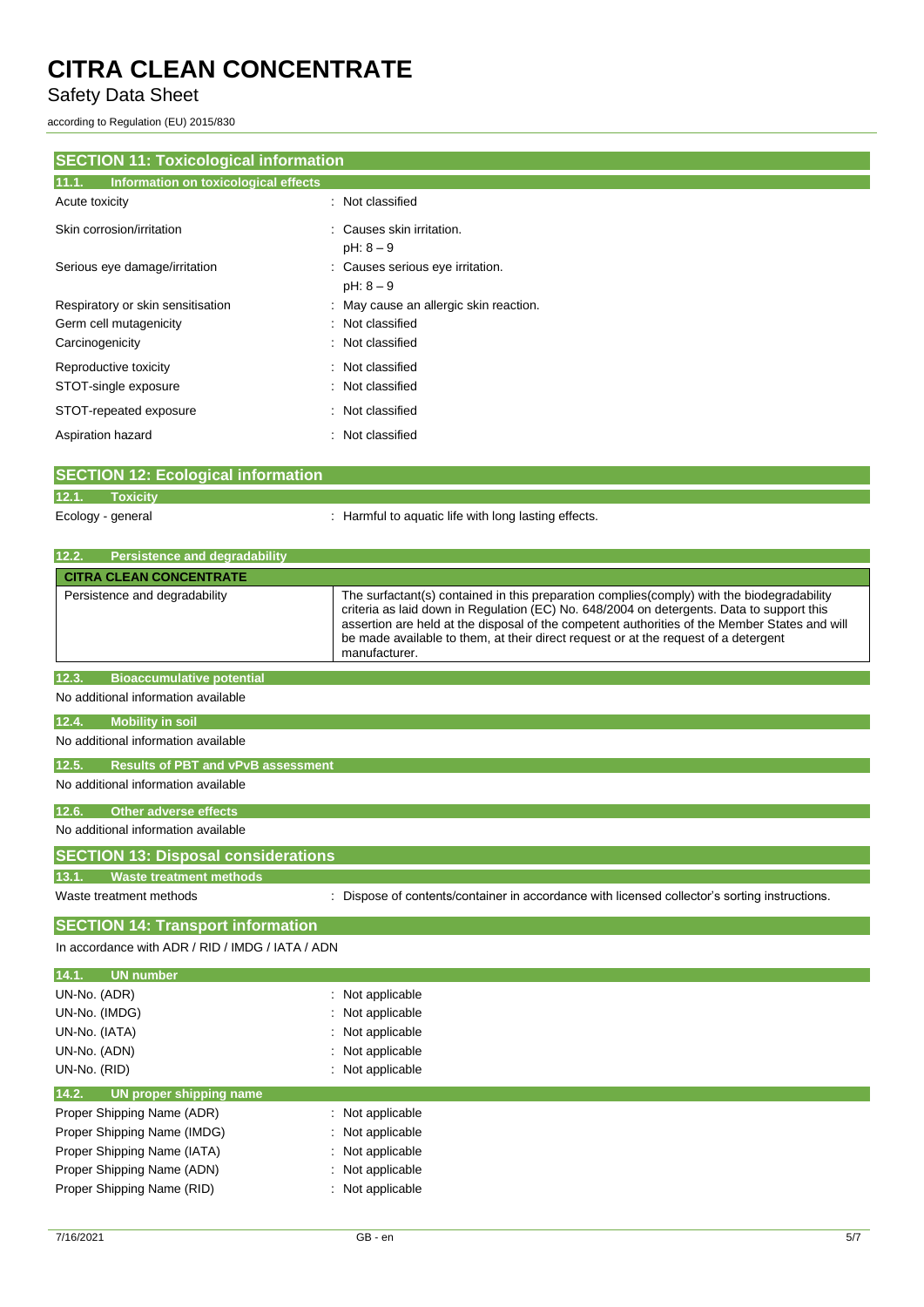Safety Data Sheet

according to Regulation (EU) 2015/830

| 14.3.<br><b>Transport hazard class(es)</b> |                                          |
|--------------------------------------------|------------------------------------------|
| <b>ADR</b>                                 |                                          |
| Transport hazard class(es) (ADR)           | : Not applicable                         |
|                                            |                                          |
| <b>IMDG</b>                                |                                          |
| Transport hazard class(es) (IMDG)          | : Not applicable                         |
|                                            |                                          |
| <b>IATA</b>                                |                                          |
| Transport hazard class(es) (IATA)          | : Not applicable                         |
|                                            |                                          |
| <b>ADN</b>                                 |                                          |
| Transport hazard class(es) (ADN)           | : Not applicable                         |
|                                            |                                          |
| <b>RID</b>                                 |                                          |
| Transport hazard class(es) (RID)           | : Not applicable                         |
| 14.4.<br><b>Packing group</b>              |                                          |
| Packing group (ADR)                        | : Not applicable                         |
| Packing group (IMDG)                       | Not applicable                           |
| Packing group (IATA)                       | Not applicable                           |
| Packing group (ADN)                        | : Not applicable                         |
| Packing group (RID)                        | : Not applicable                         |
| 14.5.<br><b>Environmental hazards</b>      |                                          |
| Dangerous for the environment              | : No                                     |
| Marine pollutant                           | : No                                     |
| Other information                          | : No supplementary information available |
|                                            |                                          |
|                                            |                                          |

**14.6. Special precautions for user**

#### **- Overland transport**

Not applicable

**- Transport by sea** Not applicable

**- Air transport**

Not applicable

#### **- Inland waterway transport**

Not applicable

#### **- Rail transport**

Not applicable

**14.7. Transport in bulk according to Annex II of Marpol and the IBC Code**

Not applicable

### **SECTION 15: Regulatory information**

**15.1. Safety, health and environmental regulations/legislation specific for the substance or mixture**

### **15.1.1. EU-Regulations**

Contains no REACH substances with Annex XVII restrictions Contains no substance on the REACH candidate list Contains no REACH Annex XIV substances

Allergenic fragrances > 0,01%:

| d-Limonene                                                 |           |  |
|------------------------------------------------------------|-----------|--|
| Detergent Regulation (648/2004/EC): Labelling of contents: |           |  |
| Component                                                  | %         |  |
| non-ionic surfactants                                      | $5 - 15%$ |  |
| anionic surfactants                                        | $< 5\%$   |  |
| perfumes                                                   |           |  |